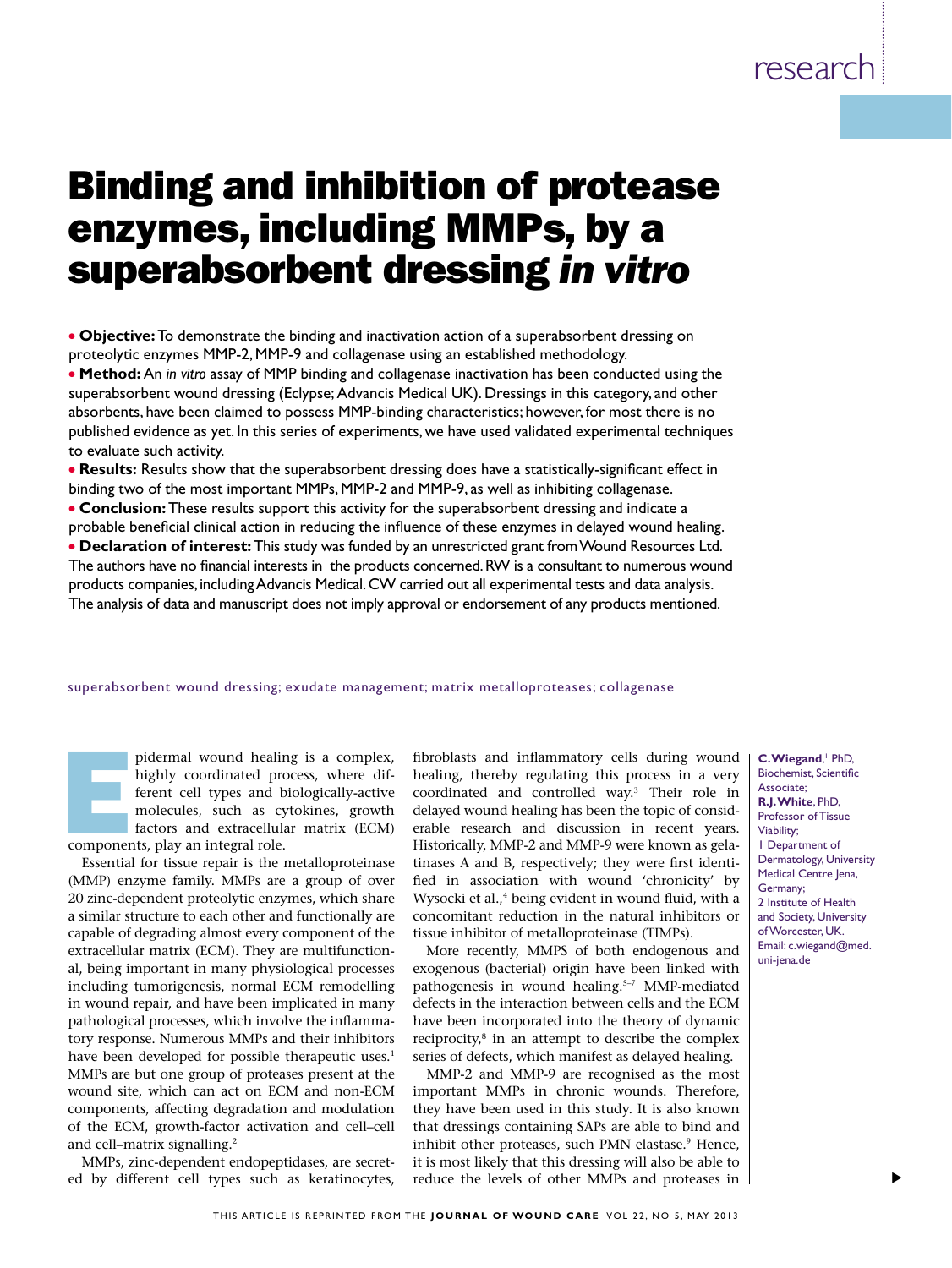| Table 1. Statistical results of MMP and collagensae binding studies |                           |                           |                           |                           |
|---------------------------------------------------------------------|---------------------------|---------------------------|---------------------------|---------------------------|
| Sample ID                                                           | Incubation time (hours)   |                           |                           |                           |
|                                                                     | 0                         | ı                         | 8                         | 24                        |
| <b>MMP-2 binding</b>                                                |                           |                           |                           |                           |
| Control (pg/ml)*                                                    | $4504.9 \pm 83.0$         | $4513.7 \pm 104.8$        | $4512.0 \pm 97.8$         | $4550.7 \pm 119.6$        |
| Dressing (pg/ml)*<br>• Binding (%)                                  | $3646.6 \pm 68.0$<br>19.I | $2387.8 \pm 96.6$<br>47.1 | $2185.8 \pm 83.6$<br>51.6 | $2164.6 \pm 74.7$<br>52.4 |
| p-value                                                             | 0.0001                    | 0.0001                    | 0.0001                    | 0.0001                    |
| <b>MMP-2 elution</b>                                                |                           |                           |                           |                           |
| Control (pg/ml)*                                                    | $0.0 \pm 0.0$             | $0.0 \pm 0.0$             | $59.6 \pm 55.8$           | $0.0 \pm 0.0$             |
| Dressing (pg/ml)*                                                   | $0.0 \pm 0.0$             | $0.0 \pm 0.0$             | $79.6 \pm 48.7$           | $59.6 \pm 55.8$           |
| p-value                                                             |                           |                           | 0.1489                    | 0.3343                    |
| <b>MMP-9 binding</b>                                                |                           |                           |                           |                           |
| Control (pg/ml)*                                                    | 1772.4 ± 28.6             | 1697.8±42.0               | $1853.4 \pm 19.1$         | $1793.1 \pm 68.9$         |
| Dressing (pg/ml)*<br>• Binding (%)                                  | 1370.7±16.2<br>22.7       | $1372.9 \pm 41.9$<br> 9.1 | $1452.1 \pm 10.7$<br>21.7 | $1459.9 \pm 46.2$<br>18.6 |
| p-value                                                             | 0.0001                    | 0.0001                    | 0.0001                    | 0.0001                    |
| <b>MMP-9</b> elution                                                |                           |                           |                           |                           |
| Control (pg/ml)*                                                    | $499.8 \pm 13.4$          | $531.5 \pm 10.4$          | $539.9 \pm 9.6$           | $531.6 \pm 7.7$           |
| Dressing (pg/ml)*                                                   | 399.8±14.8                | $443.8 \pm 25.9$          | $479.5 \pm 20.5$          | $499.6 \pm 13.8$          |
| p-value                                                             | 0.0003                    | 0.0938                    | 0.4505                    | 0.9922                    |
| <b>Collagenase binding</b>                                          |                           |                           |                           |                           |
| Control (U/ml)*                                                     | $0.174 \pm 0.005$         | $0.166 \pm 0.003$         | $0.157 \pm 0.004$         | $0.164 \pm 0.005$         |
| Dressing (U/ml)*<br>Reduction (%)                                   | $0.157 \pm 0.010$<br>9.8  | $0.118 \pm 0.009$<br>28.8 | $0.103 \pm 0.007$<br>34.2 | $0.114 \pm 0.004$<br>30.4 |
| p-value                                                             | 0.1644                    | 0.0002                    | 0.0001                    | 0.0001                    |
| <b>Collagenase elution</b>                                          |                           |                           |                           |                           |
| Control (U/ml)*                                                     | $0.0 \pm 0.0$             | $0.0 \pm 0.0$             | $0.0 \pm 0.0$             | $0.0 \pm 0.0$             |
| SE [U/mL]                                                           | $0.0 \pm 0.0$             | $0.0 \pm 0.0$             | $0.0 \pm 0.0$             | $0.0 \pm 0.0$             |
| Dressing (U/ml)*                                                    | $0.0 \pm 0.0$             | $0.0 \pm 0.0$             | $0.0 \pm 0.0$             | $0.0 \pm 0.0$             |
| SE [U/mL]                                                           | $0.0 \pm 0.0$             | $0.0 \pm 0.0$             | $0.0 \pm 0.0$             | $0.0 \pm 0.0$             |
| p-value                                                             |                           |                           |                           |                           |

\* Results presented as mean± SEM

general. This should have a beneficial effect during the wound cleansing phase, where proteolytic activity is high and likely to cause tissue destruction. It has been reported that modulation of MMPs is beneficial in the treatment of chronic wounds.10

The Eclypse (Advancis Medical) range of wound dressings are highly absorbent, high capacity wound dressings designed to absorb and retain fluid, reduce potential leaks and minimise the risk of maceration. The dressing has a rapid wicking face combined with a highly absorbent moisture locking system. The absorbent crystals form a gel on contact with fluid, which is locked away and retained in the dressing, even under pressure. In this respect, MMPs in exudate are absorbed and cease to be metabolically active. Eclypse is similar in construct and mode of action to other superabsorbent dressings.<sup>11,12</sup>

The backing features a bacteria proof, water resistant barrier film to prevent strikethrough with a high moisture vapour transfer rate to prolong wear time. Eclypse is indicated for moderate- to heavily-exuding wounds.13 The available clinical evidence comprises a cohort clinical study on pressure ulcers,<sup>14</sup> a quantitative comparative study on the effect on sub-bandage pressure,<sup>15</sup> and a study on cellulitis management.<sup>16</sup>

A variety of approaches have been taken in an attempt to reduce inflammation by down-regulating MMP activity in wounds. The provision of a sacrificial substrate, such as exogenous collagen, is one way to achieve this.<sup>17</sup> Another is to sequester co-factors, such as zinc, so reducing enzyme activity. In the Eclypse dressing, MMP-2 and MMP-9 regulation, and inactivation of collagenase is achieved by enzyme binding through electrostatic interactions, which renders the enzyme inactive. The purpose of this study is to demonstrate the binding and inactivation action of the superabsorbent on these proteolytic enzymes using an established methodology.18

### Method

#### **Binding of MMP-2 and MMP-9**

Human MMP-2 and MMP-9 protein was obtained from R&D Systems GmbH (Wiesbaden-Nordenstadt). The lyophilised proteins were reconstituted as recommended in the manufacturer's instructions. For experiments, working solutions of MMP-2 5000pg/ ml and of MMP-9 2000pg/ml were fabricated.

Wound dressing samples were cut using 8mm punch biopsies (0.5cm2). Glass cover slips (0.5cm2) were used as controls. Both were placed into 24-well cell culture plates, with 1ml protease working solution added to each well and incubated for up to 24 hours at 37°C. After incubation, supernatants were collected, immediately frozen and stored at –20°C until testing. Subsequently, bound protein was eluted from the individual wound dressing samples by shaking in 1ml phosphate buffered saline (PBS) for 1 hour at 37°C.

For determination of both the MMP-2 and the MMP-9 concentrations, the specific enzyme-linked immuno sorbent assays (ELISAs) were purchased (R&D Systems GmbH) and run, as recommended by the manufacturer. Optical density was measured at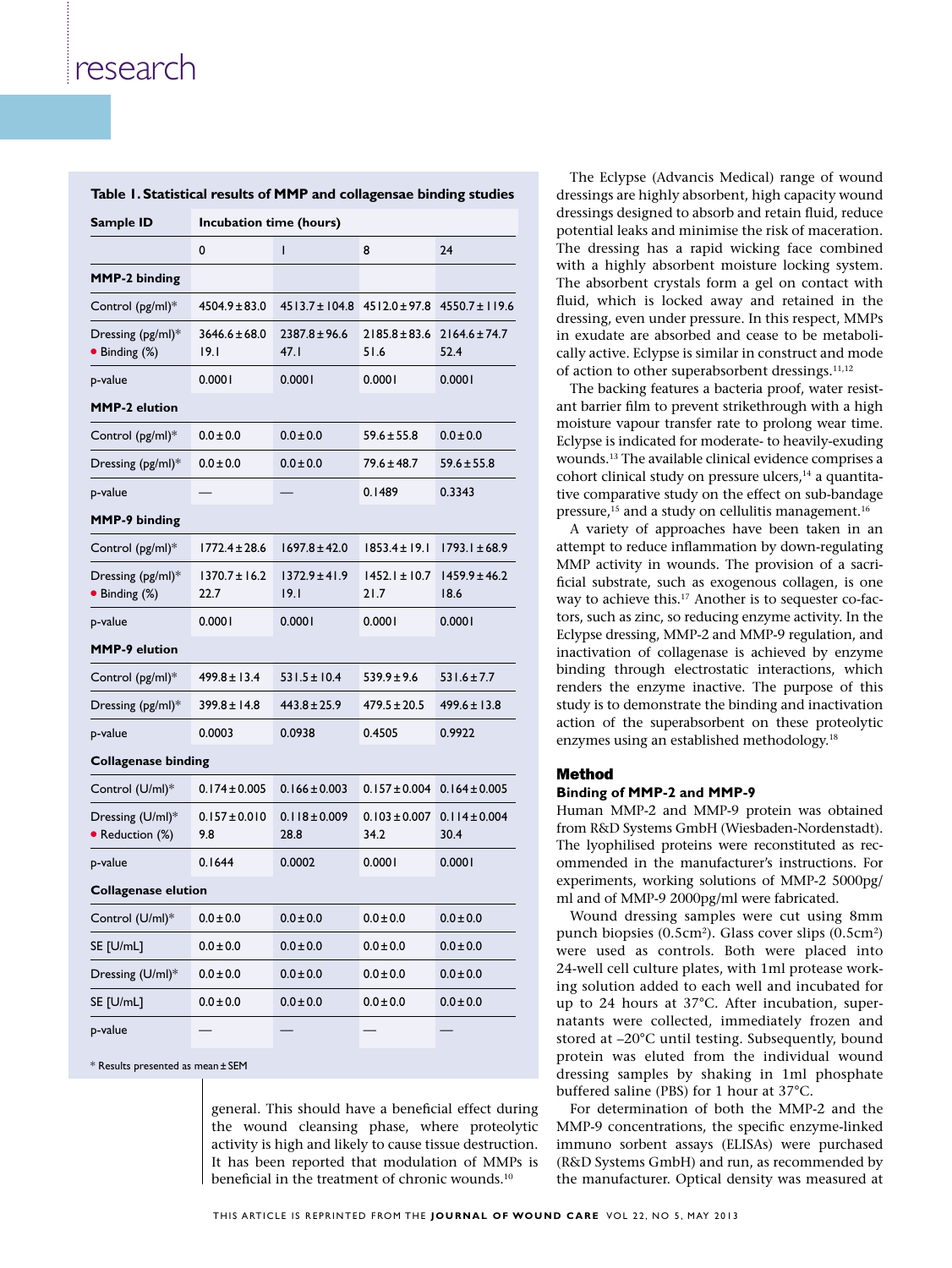

### **Fig 1. Reduction of the MMP-2 concentration in the supernatant by the superabsorbent**

**Fig 2. MMP-2 release from the dressing samples into the eluate**



#### **References**

**1** Fingleton, B. Matrix metalloproteinases as valid clinical targets. Curr Pharmacol Design. 2007; 13: 333–346. **2** McCarty, S.M., Cochrane, C.A., Clegg, P.D., Percival, S.L. The role of endogenous and exogenous enzymes in chronic wounds: a focus on the implications of aberrant levels of both host and bacterial proteases in wound healing. Wound Repair Regen. 2012; 20: 125–136. **3** Martins, V.L., Caley, M., O'Toole, E.A. Matrix metalloproteinases and epidermal wound repair. Cell Tissue Res. 2013; 351: 255–268.

continued on page 227

450nm with a reference measurement at 620nm using a plate photometer. Subsequently, the MMP concentrations were evaluated according to a fourparameter fit with coordinates for optical density (linear scale) and concentration (logarithmic scale).

### **Inhibition of collagenase activity:**

Collagenase from the EnzChek Collagenase/Gelatinase Assay Kit (Invitrogen) was reconstituted, as recommended in the manufacturers' instructions. For experiments, a collagenase solution of 0.2U/ml was prepared in reaction buffer (0.1M Tris–HCl, pH 8.0, containing 0.2mM sodium azide and 0.5% bovine serum albumin). Wound dressing samples were cut using 8mm punch biopsies, corresponding to  $0.5$ cm<sup>2</sup>. Glass cover slips  $(0.5cm<sup>2</sup>)$  were used as controls. Both were placed into 24-well cell culture plates, with 1ml collagenase solution was added to each well and incubated for up to 24 hours at 37°C.

After incubation, supernatants were collected, immediately frozen and stored at –20°C until testing. Subsequently, bond protein was eluted from the individual wound dressing samples by shaking in 1ml PBS for 1 hour at 37°C.

Collagenase activity was determined using the Collagenase/Gelatinase Assay Kit (Invitrogen). The assay was run as recommended in the instructions. Briefly, 80μl reaction buffer and 20μl DQ gelatin substrate were added followed by the injection of a 100μl sample. The fluorescence was measured continuously for 1 hour, at room temperature (excitation wavelength: 495nm, emission wavelength: 538nm), using a fluorescence plate reader.

Additionally, eluted dressing samples were incubated for 1 hour with 800μl reaction buffer and 200μl DQ gelatin. Afterwards, 200μl samples were transferred to a black 96-well plate and substrate turnover was measured by fluorescence intensity (excitation wavelength: 495nm, emission wavelength: 538nm) using a fluorescence plate.

#### **Statistical analyses**

Experiments were carried out four times and measurements were performed in duplicate each. All values are expressed as means±standard error of the mean (SEM). One-way analysis of variance (ANOVA)was carried out to determine statistical significances. Differences were considered statistically significant for  $p<0.05$ .

### Results

The full tabulation of statistical analysis of results is presented in Table 1.

#### **MMP-2 binding**

The superabsorbent dressing exhibited a significant binding capacity for MMP-2 *in vitro* (Fig 1). On contact, the dressing samples quickly reduced the amount of MMP-2 in the supernatant. In addition, only marginal protein residues were detected in the eluate (Fig 2). The protease was so tightly bound by the superabsorbent that even disruption of the samples and aggressive elution techniques (vortexing or ultrasonic bath) did not lead to the release of MMP-2 *in vitro*.

#### **MMP-9 binding**

The superabsorbent also demonstrated a highly significant binding capacity for MMP-9 (Fig 3). Only a minor quantity of the protease was released from the dressings in the subsequent elution step compared with the control (Fig 4).

#### **Collagenase inhibition**

The superabsorbent dressing significantly reduced the activity of collagenase in the supernatant (Fig 5). No enzyme activity was detectable in the eluate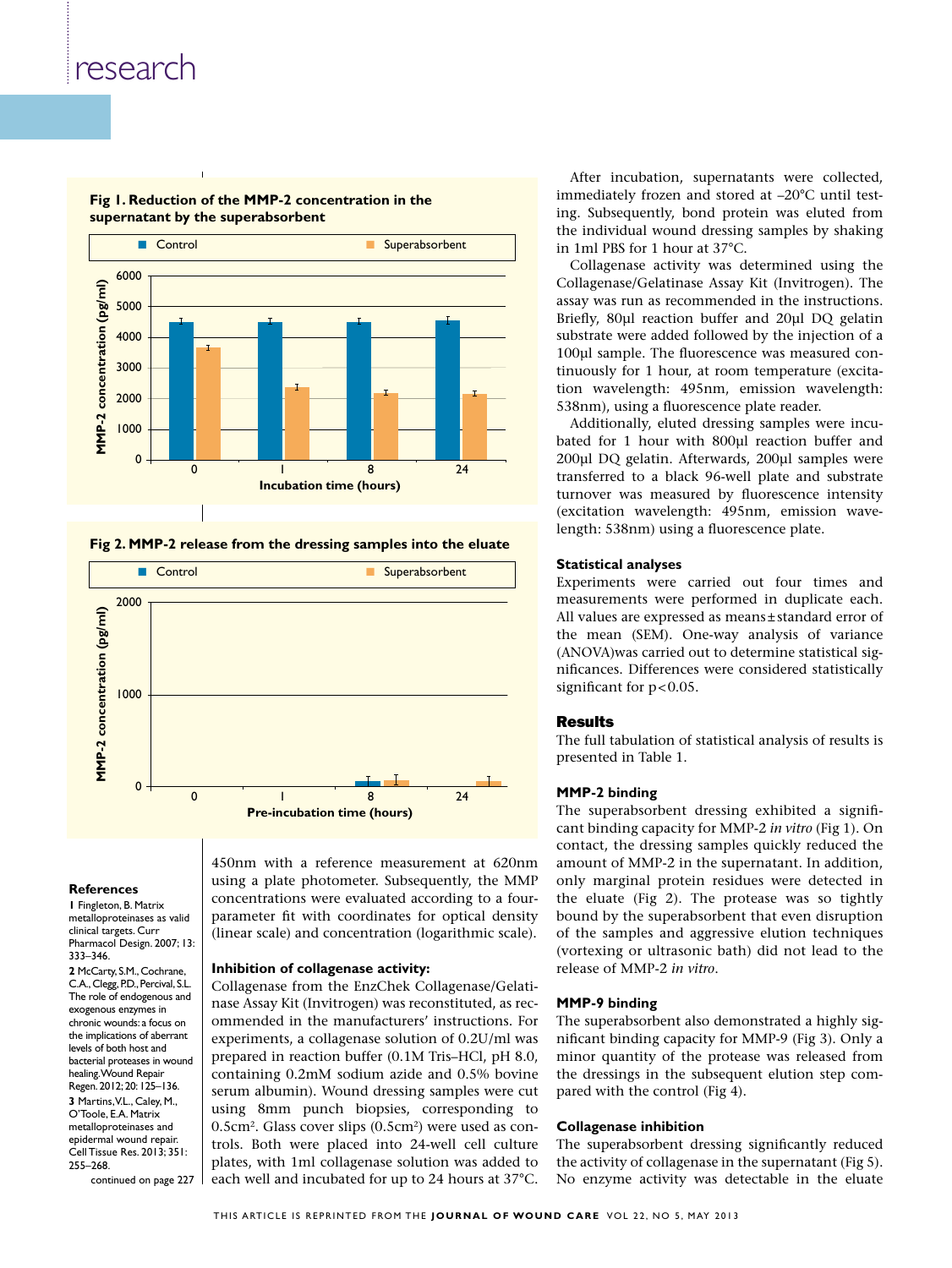(data not shown). Additionally, it could be shown that the collagenase is bound so tightly to the dressing samples, that no substrate turn-over was measured in solution (data not shown).

## Discussion

While numerous dressings and wound treatments are claimed to possess MMP-binding capacity, very few have robust scientific support. In this study we have subjected a superabsorbent dressing, which is frequently used in the management of exuding chronic wounds, to *in vitro* assessment of MMPbinding.<sup>9,19,20</sup> In this series of experiments, the superabsorbent polymer dressing tested statistically significant binding of MMP-2 and MMP-9, and of collagenase. In this respect, it performs equal to, or better than, other similar dressings

The superabsorbent exhibited a significant binding capacity for the clinically important MMPs-2 and MMP-9 *in vitro*. The proteases were so tightly bound by the superabsorbent that even disruption of the samples and aggressive elution techniques did not lead to the release of MMP-2 *in vitro*. Furthermore, it also demonstrated a highly significant binding capacity for MMP-9. A minor quantity of the protease was released from the dressings in the subsequent elution step compared to the control.

While only MMP-2 and MMP-9, and collagenase were studied in these experiments, it is reasonable to conjecture that the binding capacity of the superabsorbent polymers will have a similar effect on other enzymes in this category. However, as these are the current focus of ECM degradation in wound chronicity no other enzymes were studied.

Superabsorbent polymers consist of flexible chains of the polymer polyacrylate that possesses a high density of carboxylate groups.<sup>21</sup> After coming into contact with water, the sodium ions joined to the carboxylate groups detach and go in solution, which leaves negative charged groups behind. As they repel each other, they cause the polymer to unwind and absorb more water. The hydrogen in water is bound to polyacrylate due to electrostatic forces but it can be easily replaced by other molecules with positively charged groups like proteins which are then attached instead.22 It is most likely that MMP-2 and MMP-9 are bound by this mechanism. Moreover, the superabsorbent dressing significantly reduced the activity of collagenase in the supernatant  $(p<0.01$  at all time points; Fig 5). Additionally, there was no detectable activity of collagenase released from the wound dressing samples into the eluate at any time point and no substrate-turnover was observed by the dressing samples. This suggests that the collagenase is bound so tightly that enzyme activity seems to be completely abolished.

For this experiment, we wanted the 'controls' to show that (a) the proteases are stable under the



#### **Fig 3. Reduction of the MMP-9 concentration in the supernatant by the superabsorbent**

**Fig 4. Release of MMP-9 into the eluate by the superabsorbent**



**Fig 5. Reduction of the collagenase activity in the supernatant by the superabsorbent**



s